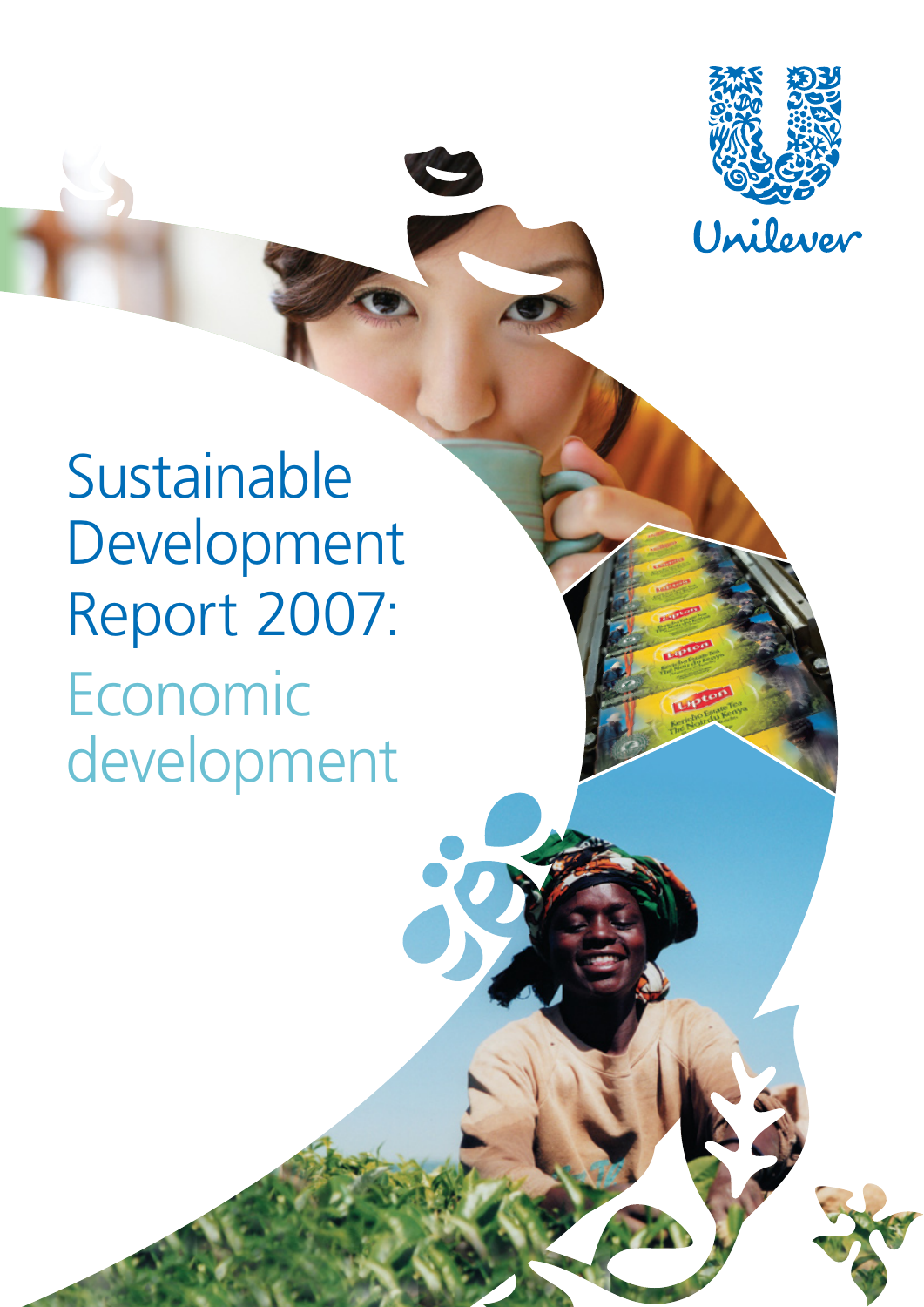# Economic development

**Unilever has a presence in over 150 countries around the world. Developing economies are an area of growth for our business.** 

### **Contents**

This section of the online Sustainable Development Report 2007 is available at: [www.unilever.com/ourvalues/environment](http://www.unilever.com/ourvalues/environment-society/sustainable-development-report/economic-development)[society/sustainable-development-report/economic-development](http://www.unilever.com/ourvalues/environment-society/sustainable-development-report/economic-development)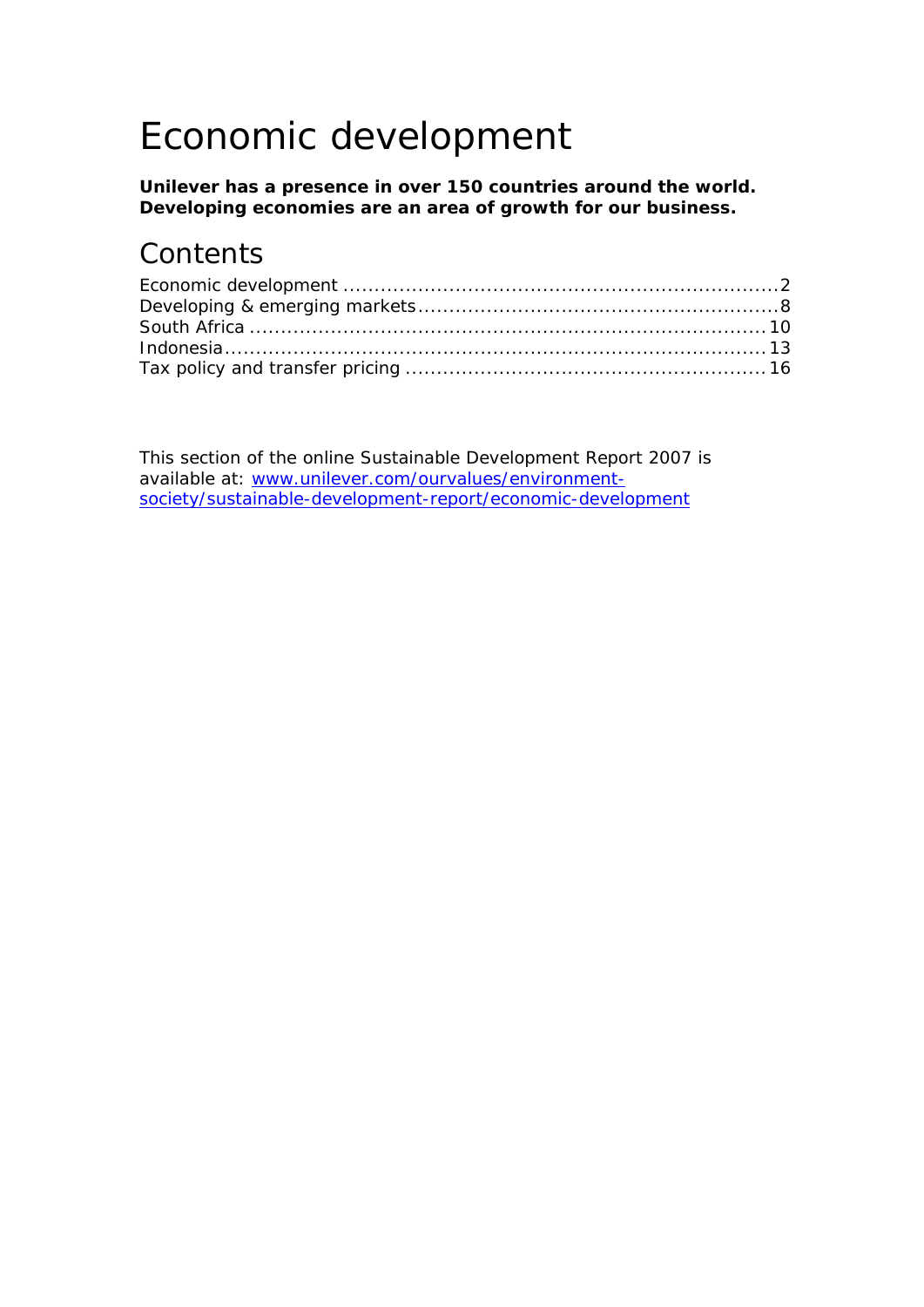# <span id="page-2-0"></span>Economic development

**Unilever has a presence in over 150 countries around the world. Developing economies are an area of growth for our business.** 

## Creating & sharing wealth

The presence of multinationals in developing economies has been a subject of debate for many years.

Some national governments and campaigning organisations have expressed concerns about the role multinationals play in local economies and whether they are ultimately a force for good.



We believe that business is an important generator of wealth and jobs. Multinationals in particular play a vital role in sharing technology, developing best practice and setting standards of behaviour. But we also recognise that they have broader social, economic and environmental impacts, both positive and negative.

The challenge for businesses like ours and the partner organisations we work with is to identify and measure these impacts, and to find ways to maximise the positive impacts and minimise the negative. Recently we have worked on two studies to explore these impacts, one with Oxfam and the other with Professor Ethan Kapstein of leading European business school, INSEAD.

These research projects have supported our views on the role business can play in society. They have also raised useful insights on where we can enhance our local impacts.

#### **Our economic impacts**

We generate wealth by adding value to the raw materials we purchase, manufacturing our products to exacting standards and marketing them to consumers. Employees, governments, investors and many others in the communities where we operate benefit economically from our activities (see chart).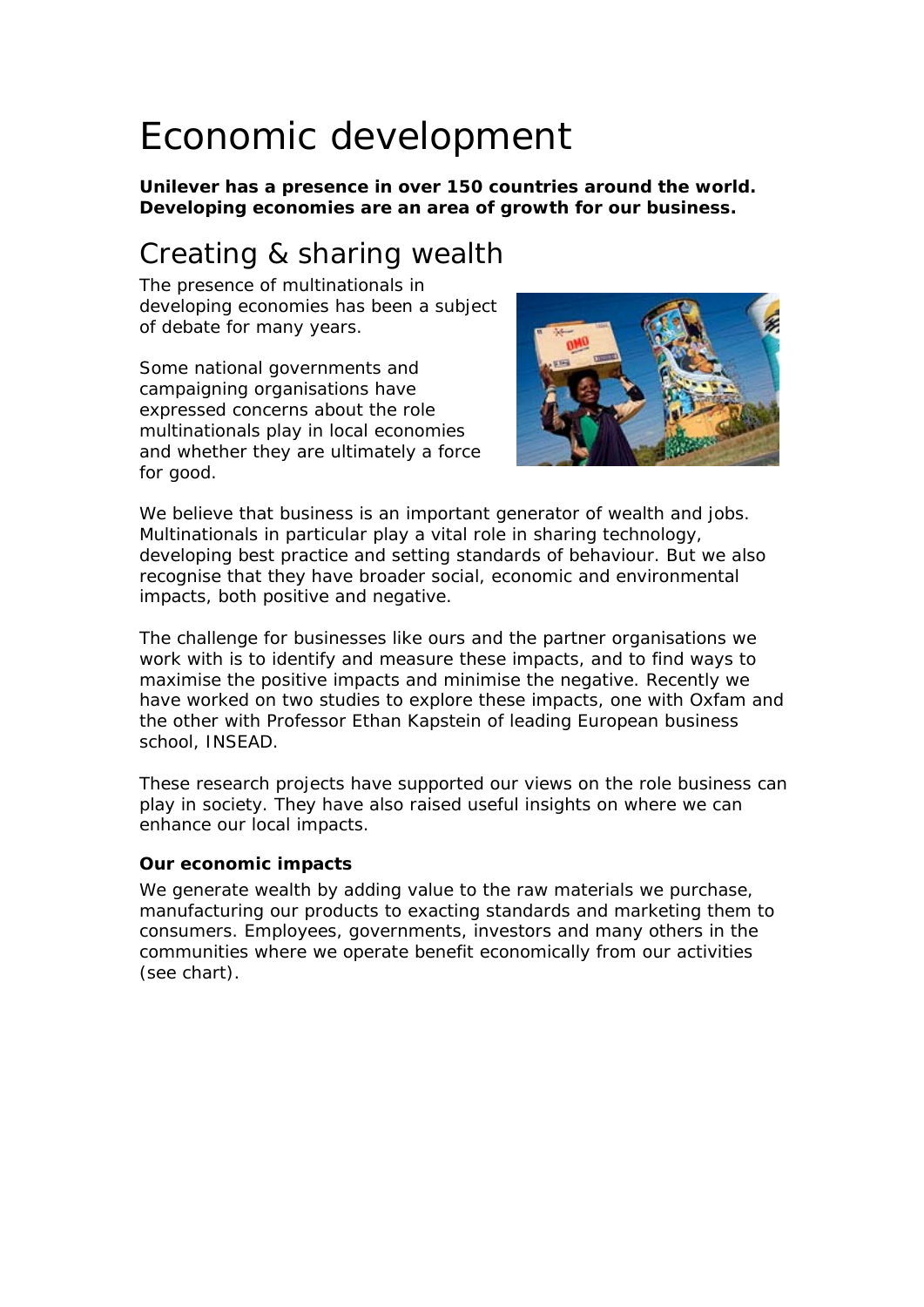

\*Excluding the one-off effect in 2007 of share buy-backs totalling €1.5 billion.

In 2007, out of €40.2 billion sales income (turnover), we spent over €28.8 billion with suppliers and so created €11.4 billion value added through our operations. Our employees gained the largest share, earning €5.5 billion or 48.8% of the total. The providers of capital who finance our operations gained the second-largest share (26%), from dividends paid. This group includes both individual shareholders as well as large holdings by pension funds on behalf of individual policyholders. Total shareholder return, which reflects the value of dividends and changes in share price, is calculated on a three-year rolling basis. By the end of 2007, Unilever ranked eighth against a peer group of 20 international consumer goods companies.



Our operations create value in the countries where we source our raw materials and manufacture and market our products. The proportion of added value we create locally is highest in developing and emerging markets. While only 29% of our sales are created in Asia and Africa, 46% of our employees are in these countries and 31% of goods and services are purchased by these regions.

#### **Advancing the debate**

Developing and emerging markets are a priority for Unilever. We have recently worked on two studies to understand our wider impacts in such countries. The first was a joint study with Oxfam GB and Novib (Oxfam Netherlands) on our impact in Indonesia. The second, carried out for us by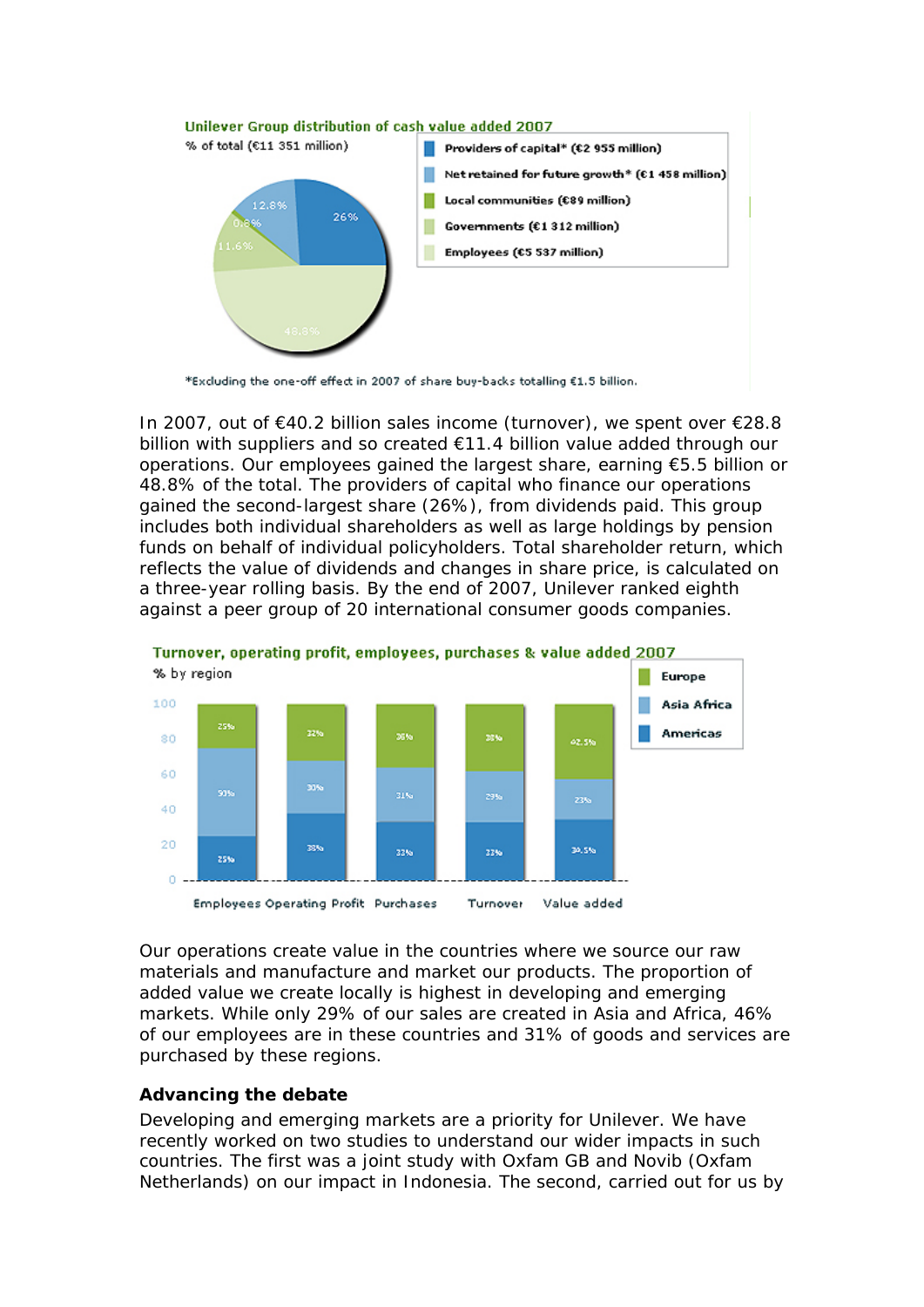Professor Ethan Kapstein of INSEAD (a leading European business school), looked at our footprint in South Africa. This study builds on the Indonesia research with a more formal way of measuring the economic impact on jobs and incomes, using an 'input-output' analysis.

The study found that every person employed by Unilever South Africa supported another 22 people up and down the supply chain (see chart).



#### Unilever impact on jobs in South Africa (2005)

Total jobs: 99 056 Unilever South Africa jobs: 4 382

This impact on jobs is very important to South Africa as it has extremely high unemployment.

For every Rand (R) 100 of sales by the company a further R45 of value added is created in the wider economy. The economic activity associated with Unilever's operations in South Africa generated nearly 1% of the country's tax revenues. Of the company's total sales revenue in 2005 of R8.5 billion, two-thirds was spent on payments to suppliers of goods and services while employees received 13% of the share.

#### **Wider social & environmental impacts**

The report also gave an overview of wider social and environmental impacts. Unilever South Africa provides comprehensive benefits to its employees in addition to paying considerably more than the average for South African listed companies. Training for employees and suppliers is a key focus. The company also operates to higher environmental standards than required by local legislation, with a declining footprint in terms of water use, CO2 emissions and energy per tonne of production.

Professor Kapstein also identified areas for improvement – more help to suppliers to improve their productivity and competitiveness, greater investment to improve R&D capability locally, more attention to environmental issues and especially packaging waste, and a more focused corporate social investment programme that uses Unilever's skills.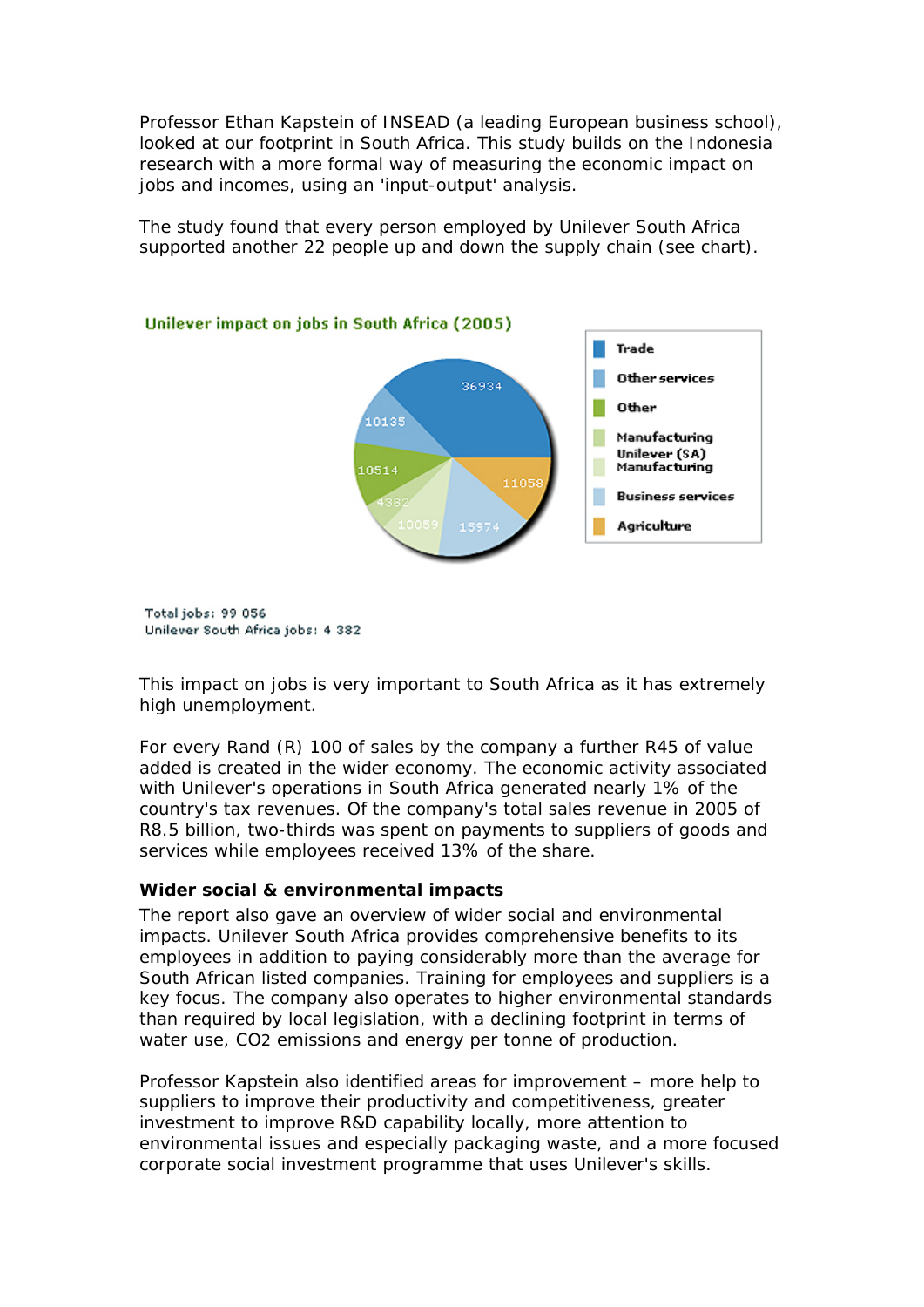Unilever South Africa has responded to the report by committing itself to step up training of employees and suppliers and to devote more attention to energy use, water scarcity and the needs of low-income consumers.

"The scope and depth of Unilever's economic 'footprint' demonstrates the value of large corporations to the country, the economy and the broader society."



Andre Fourie, CEO, National Business Initiative South Africa.

### **Economic development through micro-enterprise**

As well as meeting consumer needs, our businesses can make a difference to the poorest communities through job creation. Project Shakti in India continued to grow in 2007. This programme creates microenterprise opportunities for rural women in India to sell Unilever products door to door. By the end of 2007 there were more than 45 000 Shakti entrepreneurs covering 3



million homes in 100 000 villages in 15 states. For Hindustan Unilever the initiative has significantly increased rural distribution, doubling direct rural reach since it started. For the women, it has provided a significant increase in their incomes as well as giving them a sense of pride and self-worth.

We are rolling out similar initiatives in Sri Lanka and Bangladesh. By the end of 2007, Sri Lanka had over 3 500 entrepreneurs covering 275 000 households in 4 000 villages, and Bangladesh had 4 250 entrepreneurs covering 400 000 households in 8 000 villages.

Spin-off projects include Shakti Vani, health awareness campaigns, and i-Shakti, online community information portals for villages.

In the Philippines, we have been working in partnership with the Philippine Federation of Local Councils of Women to help tackle poverty. Together in June 2006 they launched Kabisig, a neighbourhood seller programme which enables previously unemployed people to earn a living by selling our products directly to households in their local communities. Kabisig members



are supported by the Federation which lends them the capital needed to purchase Unilever products and start their own small businesses. By the end of 2007, the programme had 380 sellers reaching over 100 000 households, resulting in turnover of 3.2 million Filipino pesos.

#### **Africa**

In Tanzania, Ghana and Nigeria we have been working on an initiative which aims to establish a locally owned supply chain for Allanblackia oil, a